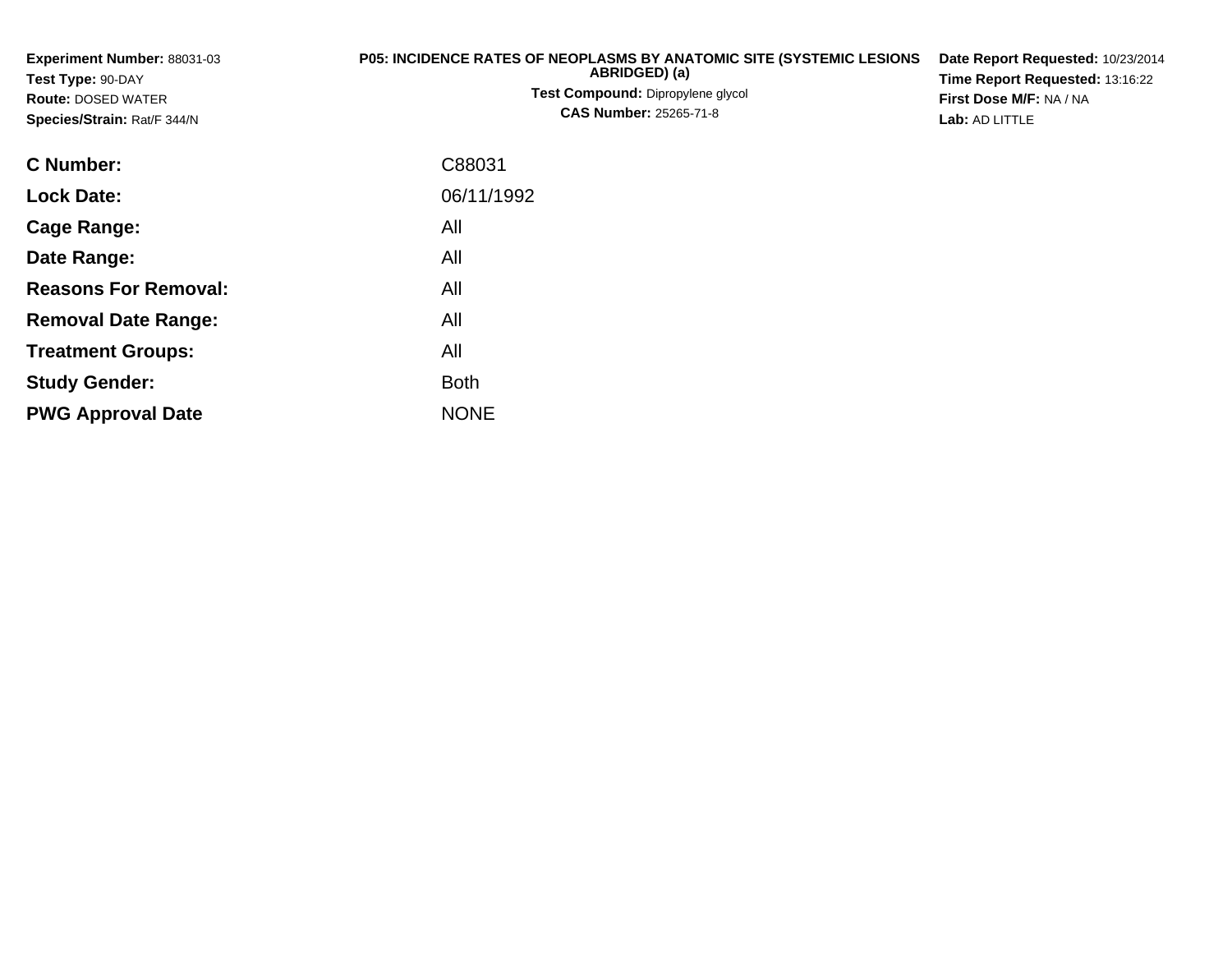| Experiment Number: 88031-03<br>Test Type: 90-DAY |                        |      | ABRIDGED) (a)                     | P05: INCIDENCE RATES OF NEOPLASMS BY ANATOMIC SITE (SYSTEMIC LESIONS |                |                                                                                                                                                                                                                                                                                                                                                                                        |  |
|--------------------------------------------------|------------------------|------|-----------------------------------|----------------------------------------------------------------------|----------------|----------------------------------------------------------------------------------------------------------------------------------------------------------------------------------------------------------------------------------------------------------------------------------------------------------------------------------------------------------------------------------------|--|
| <b>Route: DOSED WATER</b>                        |                        |      | Test Compound: Dipropylene glycol |                                                                      |                |                                                                                                                                                                                                                                                                                                                                                                                        |  |
| Species/Strain: Rat/F 344/N                      |                        |      | <b>CAS Number: 25265-71-8</b>     |                                                                      | Lab: AD LITTLE | Date Report Requested: 10/23/2014<br>Time Report Requested: 13:16:22<br>First Dose M/F: NA / NA<br>4.0%<br>8.0%<br>10<br>$10$<br>10<br>10<br>10<br>10<br>(0)<br>(10)<br>(0)<br>(10)<br>(0)<br>(10)<br>(0)<br>(10)<br>(0)<br>(10)<br>(0)<br>(10)<br>(0)<br>(10)<br>(10)<br>(10)<br>(0)<br>(10)<br>(0)<br>(10)<br>(0)<br>(10)<br>(0)<br>(10)<br>(0)<br>(1)<br>(10)<br>(0)<br>(0)<br>(10) |  |
|                                                  |                        |      |                                   |                                                                      |                |                                                                                                                                                                                                                                                                                                                                                                                        |  |
| F 344/N Rat MALE                                 | <b>VEHICLE CONTROL</b> | 0.5% | 1.0%                              | 2.0%                                                                 |                |                                                                                                                                                                                                                                                                                                                                                                                        |  |
| <b>Disposition Summary</b>                       |                        |      |                                   |                                                                      |                |                                                                                                                                                                                                                                                                                                                                                                                        |  |
| <b>Animals Initially In Study</b>                | 10                     | 10   | 10                                | 10                                                                   |                |                                                                                                                                                                                                                                                                                                                                                                                        |  |
| <b>Early Deaths</b>                              |                        |      |                                   |                                                                      |                |                                                                                                                                                                                                                                                                                                                                                                                        |  |
| <b>Survivors</b>                                 |                        |      |                                   |                                                                      |                |                                                                                                                                                                                                                                                                                                                                                                                        |  |
| <b>Terminal Sacrifice</b>                        | 10                     | 10   | 10                                | 10                                                                   |                |                                                                                                                                                                                                                                                                                                                                                                                        |  |
| <b>Animals Examined Microscopically</b>          | 10                     | 10   | 10                                | 10                                                                   |                |                                                                                                                                                                                                                                                                                                                                                                                        |  |
| <b>ALIMENTARY SYSTEM</b>                         |                        |      |                                   |                                                                      |                |                                                                                                                                                                                                                                                                                                                                                                                        |  |
| Esophagus                                        | (10)                   | (0)  | (0)                               | (0)                                                                  |                |                                                                                                                                                                                                                                                                                                                                                                                        |  |
| Intestine Large, Cecum                           | (10)                   | (0)  | (0)                               | (0)                                                                  |                |                                                                                                                                                                                                                                                                                                                                                                                        |  |
| Intestine Large, Colon                           | (10)                   | (0)  | (0)                               | (0)                                                                  |                |                                                                                                                                                                                                                                                                                                                                                                                        |  |
| Intestine Large, Rectum                          | (10)                   | (0)  | (0)                               | (0)                                                                  |                |                                                                                                                                                                                                                                                                                                                                                                                        |  |
| Intestine Small, Duodenum                        | (10)                   | (0)  | (0)                               | (0)                                                                  |                |                                                                                                                                                                                                                                                                                                                                                                                        |  |
| Intestine Small, Ileum                           | (10)                   | (0)  | (0)                               | (0)                                                                  |                |                                                                                                                                                                                                                                                                                                                                                                                        |  |
| Intestine Small, Jejunum                         | (10)                   | (0)  | (0)                               | (0)                                                                  |                |                                                                                                                                                                                                                                                                                                                                                                                        |  |
| Liver                                            | (10)                   | (2)  | (10)                              | (10)                                                                 |                |                                                                                                                                                                                                                                                                                                                                                                                        |  |
| Pancreas                                         | (10)                   | (0)  | (0)                               | (0)                                                                  |                |                                                                                                                                                                                                                                                                                                                                                                                        |  |
| Salivary Glands                                  | (10)                   | (0)  | (0)                               | (0)                                                                  |                |                                                                                                                                                                                                                                                                                                                                                                                        |  |
| Stomach, Forestomach                             | (10)                   | (0)  | (1)                               | (0)                                                                  |                |                                                                                                                                                                                                                                                                                                                                                                                        |  |
| Stomach, Glandular                               | (10)                   | (0)  | (0)                               | (0)                                                                  |                |                                                                                                                                                                                                                                                                                                                                                                                        |  |
| Tooth                                            | (0)                    | (0)  | (0)                               | (0)                                                                  |                |                                                                                                                                                                                                                                                                                                                                                                                        |  |
| CARDIOVASCULAR SYSTEM                            |                        |      |                                   |                                                                      |                |                                                                                                                                                                                                                                                                                                                                                                                        |  |
| <b>Blood Vessel</b>                              | (10)                   | (0)  | (0)                               | (0)                                                                  |                |                                                                                                                                                                                                                                                                                                                                                                                        |  |
| Heart                                            | (10)                   | (0)  | (0)                               | (0)                                                                  |                |                                                                                                                                                                                                                                                                                                                                                                                        |  |
| <b>ENDOCRINE SYSTEM</b>                          |                        |      |                                   |                                                                      |                |                                                                                                                                                                                                                                                                                                                                                                                        |  |
| <b>Adrenal Cortex</b>                            | (10)                   | (10) | (10)                              | (10)                                                                 | (10)           | (10)                                                                                                                                                                                                                                                                                                                                                                                   |  |
| Adrenal Medulla                                  | (10)                   | (0)  | (0)                               | (0)                                                                  | (0)            | (10)                                                                                                                                                                                                                                                                                                                                                                                   |  |

b - Primary tumors: all tumors except metastatic tumors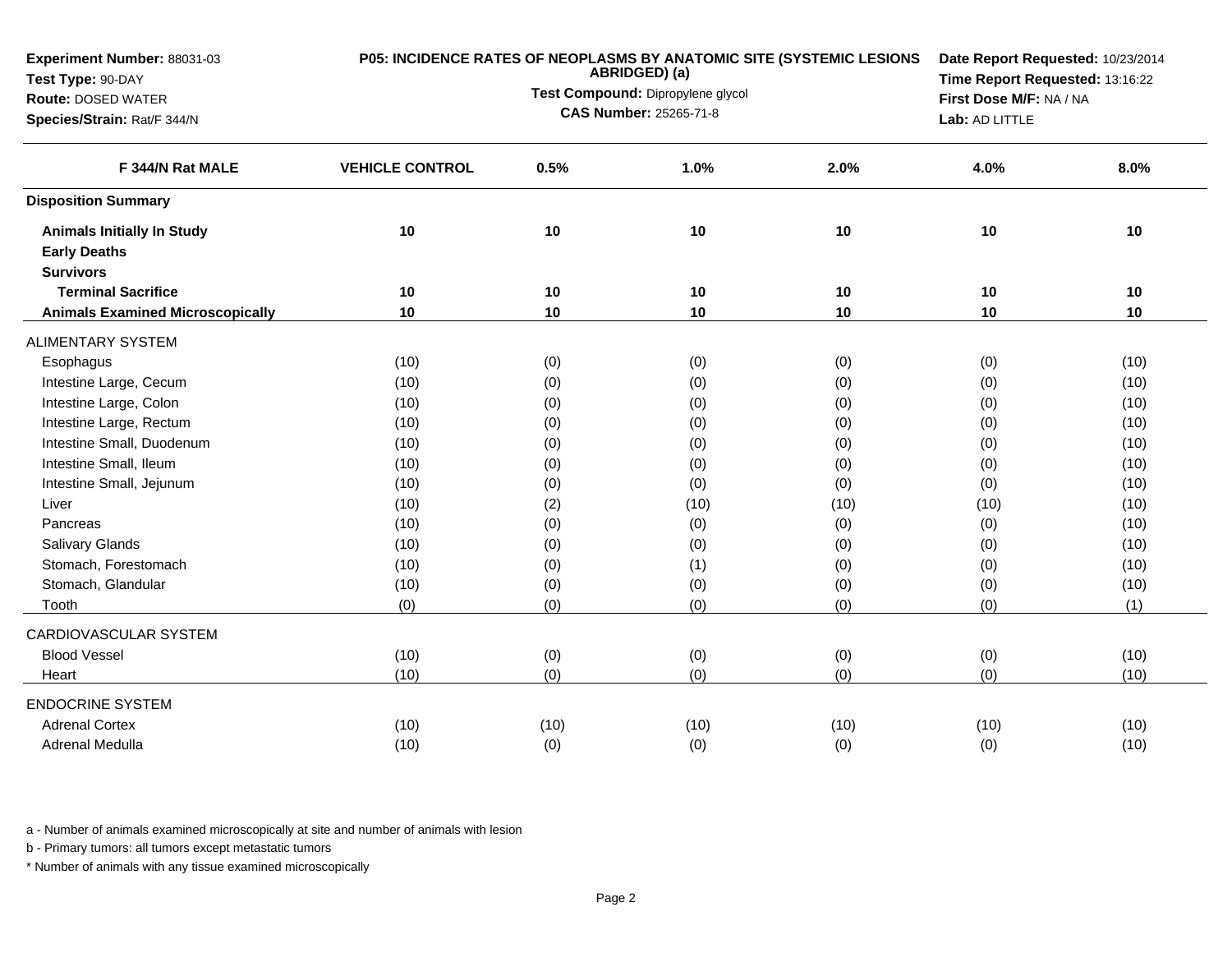| Experiment Number: 88031-03<br>Test Type: 90-DAY |                        |      | ABRIDGED) (a)                     | P05: INCIDENCE RATES OF NEOPLASMS BY ANATOMIC SITE (SYSTEMIC LESIONS | Date Report Requested: 10/23/2014<br>Time Report Requested: 13:16:22 |      |  |
|--------------------------------------------------|------------------------|------|-----------------------------------|----------------------------------------------------------------------|----------------------------------------------------------------------|------|--|
| <b>Route: DOSED WATER</b>                        |                        |      | Test Compound: Dipropylene glycol |                                                                      | First Dose M/F: NA / NA                                              |      |  |
| Species/Strain: Rat/F 344/N<br>F 344/N Rat MALE  |                        |      | CAS Number: 25265-71-8            |                                                                      | Lab: AD LITTLE                                                       |      |  |
|                                                  | <b>VEHICLE CONTROL</b> | 0.5% | 1.0%                              | 2.0%                                                                 | 4.0%                                                                 | 8.0% |  |
| Islets, Pancreatic                               | (10)                   | (0)  | (0)                               | (0)                                                                  | (0)                                                                  | (10) |  |
| Parathyroid Gland                                | (9)                    | (0)  | (0)                               | (0)                                                                  | (0)                                                                  | (8)  |  |
| <b>Pituitary Gland</b>                           | (10)                   | (0)  | (0)                               | (0)                                                                  | (0)                                                                  | (10) |  |
| <b>Thyroid Gland</b>                             | (10)                   | (0)  | (0)                               | (0)                                                                  | (0)                                                                  | (10) |  |
| <b>GENERAL BODY SYSTEM</b><br>None               |                        |      |                                   |                                                                      |                                                                      |      |  |
| <b>GENITAL SYSTEM</b>                            |                        |      |                                   |                                                                      |                                                                      |      |  |
| Epididymis                                       | (10)                   | (0)  | (0)                               | (0)                                                                  | (0)                                                                  | (10) |  |
| <b>Preputial Gland</b>                           | (10)                   | (0)  | (0)                               | (0)                                                                  | (10)                                                                 | (10) |  |
| Prostate                                         | (10)                   | (0)  | (0)                               | (0)                                                                  | (0)                                                                  | (10) |  |
| <b>Seminal Vesicle</b>                           | (10)                   | (0)  | (0)                               | (0)                                                                  | (0)                                                                  | (10) |  |
| <b>Testes</b>                                    | (10)                   | (0)  | (0)                               | (0)                                                                  | (10)                                                                 | (10) |  |
| <b>HEMATOPOIETIC SYSTEM</b>                      |                        |      |                                   |                                                                      |                                                                      |      |  |
| <b>Bone Marrow</b>                               | (10)                   | (0)  | (0)                               | (0)                                                                  | (0)                                                                  | (10) |  |
| Lymph Node                                       | (0)                    | (0)  | (0)                               | (1)                                                                  | (2)                                                                  | (0)  |  |
| Lymph Node, Mandibular                           | (10)                   | (1)  | (1)                               | (0)                                                                  | (1)                                                                  | (10) |  |
| Lymph Node, Mesenteric                           | (10)                   | (0)  | (0)                               | (0)                                                                  | (0)                                                                  | (10) |  |
| Spleen                                           | (10)                   | (0)  | (0)                               | (0)                                                                  | (0)                                                                  | (10) |  |
| Thymus                                           | (10)                   | (0)  | (0)                               | (0)                                                                  | (0)                                                                  | (10) |  |
| <b>INTEGUMENTARY SYSTEM</b>                      |                        |      |                                   |                                                                      |                                                                      |      |  |
| Mammary Gland                                    | (10)                   | (0)  | (0)                               | (0)                                                                  | (0)                                                                  | (8)  |  |
| Skin                                             | (10)                   | (0)  | (0)                               | (0)                                                                  | (0)                                                                  | (10) |  |
| MUSCULOSKELETAL SYSTEM                           |                        |      |                                   |                                                                      |                                                                      |      |  |
| Bone                                             | (10)                   | (0)  | (0)                               | (0)                                                                  | (10)                                                                 | (10) |  |
| NERVOUS SYSTEM                                   |                        |      |                                   |                                                                      |                                                                      |      |  |
| <b>Brain</b>                                     | (10)                   | (0)  | (0)                               | (0)                                                                  | (0)                                                                  | (10) |  |
|                                                  |                        |      |                                   |                                                                      |                                                                      |      |  |

b - Primary tumors: all tumors except metastatic tumors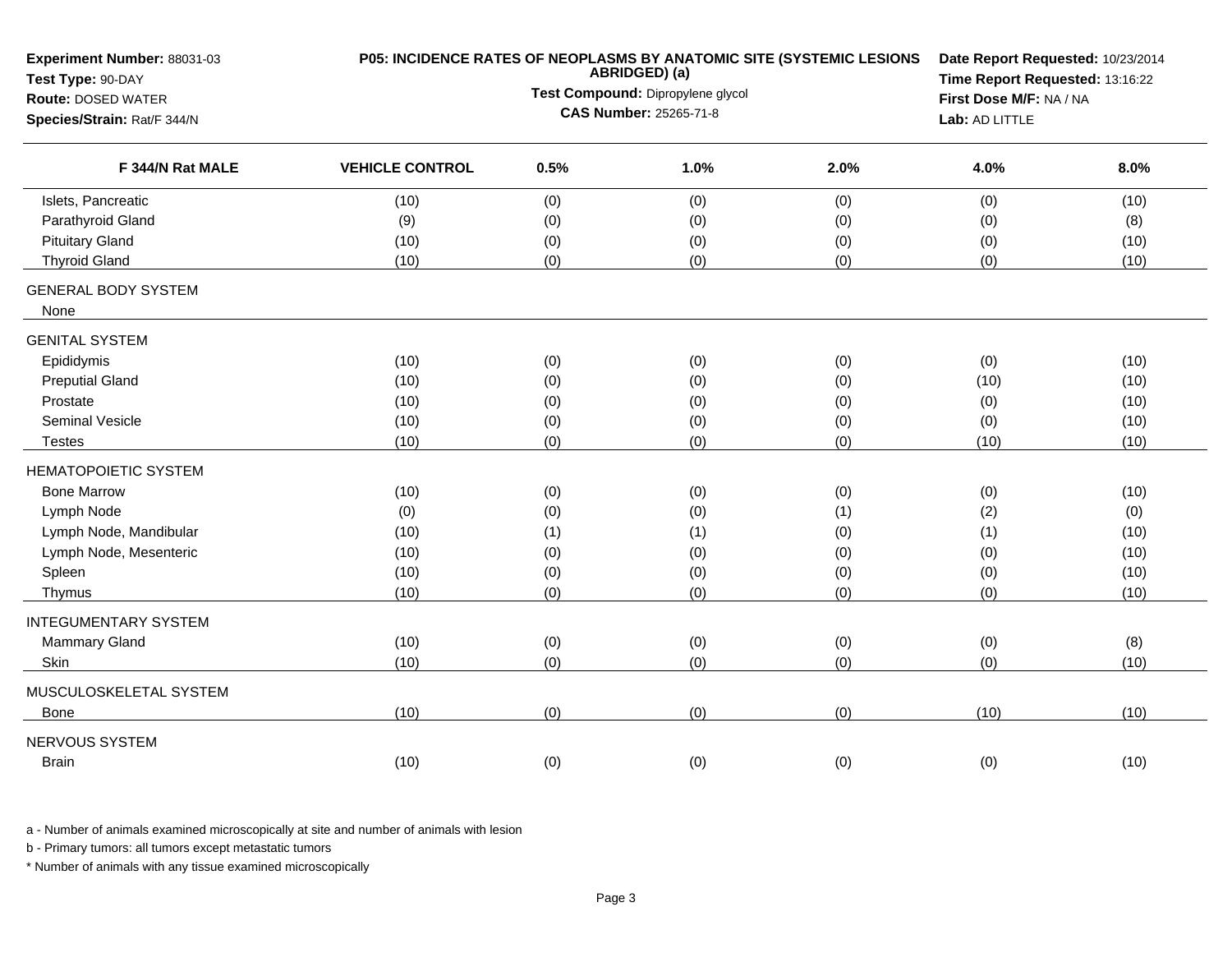| Experiment Number: 88031-03<br>Test Type: 90-DAY<br><b>Route: DOSED WATER</b><br>Species/Strain: Rat/F 344/N | P05: INCIDENCE RATES OF NEOPLASMS BY ANATOMIC SITE (SYSTEMIC LESIONS<br>ABRIDGED) (a)<br>Test Compound: Dipropylene glycol<br><b>CAS Number: 25265-71-8</b> |      |         | Date Report Requested: 10/23/2014<br>Time Report Requested: 13:16:22<br>First Dose M/F: NA / NA<br>Lab: AD LITTLE |      |      |
|--------------------------------------------------------------------------------------------------------------|-------------------------------------------------------------------------------------------------------------------------------------------------------------|------|---------|-------------------------------------------------------------------------------------------------------------------|------|------|
| F 344/N Rat MALE                                                                                             | <b>VEHICLE CONTROL</b>                                                                                                                                      | 0.5% | $1.0\%$ | 2.0%                                                                                                              | 4.0% | 8.0% |
| <b>RESPIRATORY SYSTEM</b>                                                                                    |                                                                                                                                                             |      |         |                                                                                                                   |      |      |
| Lung                                                                                                         | (10)                                                                                                                                                        | (0)  | (0)     | (0)                                                                                                               | (3)  | (10) |
| Nose                                                                                                         | (10)                                                                                                                                                        | (0)  | (0)     | (0)                                                                                                               | (10) | (10) |
| Trachea                                                                                                      | (10)                                                                                                                                                        | (0)  | (0)     | (0)                                                                                                               | (0)  | (10) |
| <b>SPECIAL SENSES SYSTEM</b>                                                                                 |                                                                                                                                                             |      |         |                                                                                                                   |      |      |
| None                                                                                                         |                                                                                                                                                             |      |         |                                                                                                                   |      |      |
| URINARY SYSTEM                                                                                               |                                                                                                                                                             |      |         |                                                                                                                   |      |      |
| Kidney                                                                                                       | (10)                                                                                                                                                        | (10) | (10)    | (10)                                                                                                              | (10) | (10) |
| <b>Urinary Bladder</b>                                                                                       | (10)                                                                                                                                                        | (0)  | (0)     | (0)                                                                                                               | (0)  | (10) |

b - Primary tumors: all tumors except metastatic tumors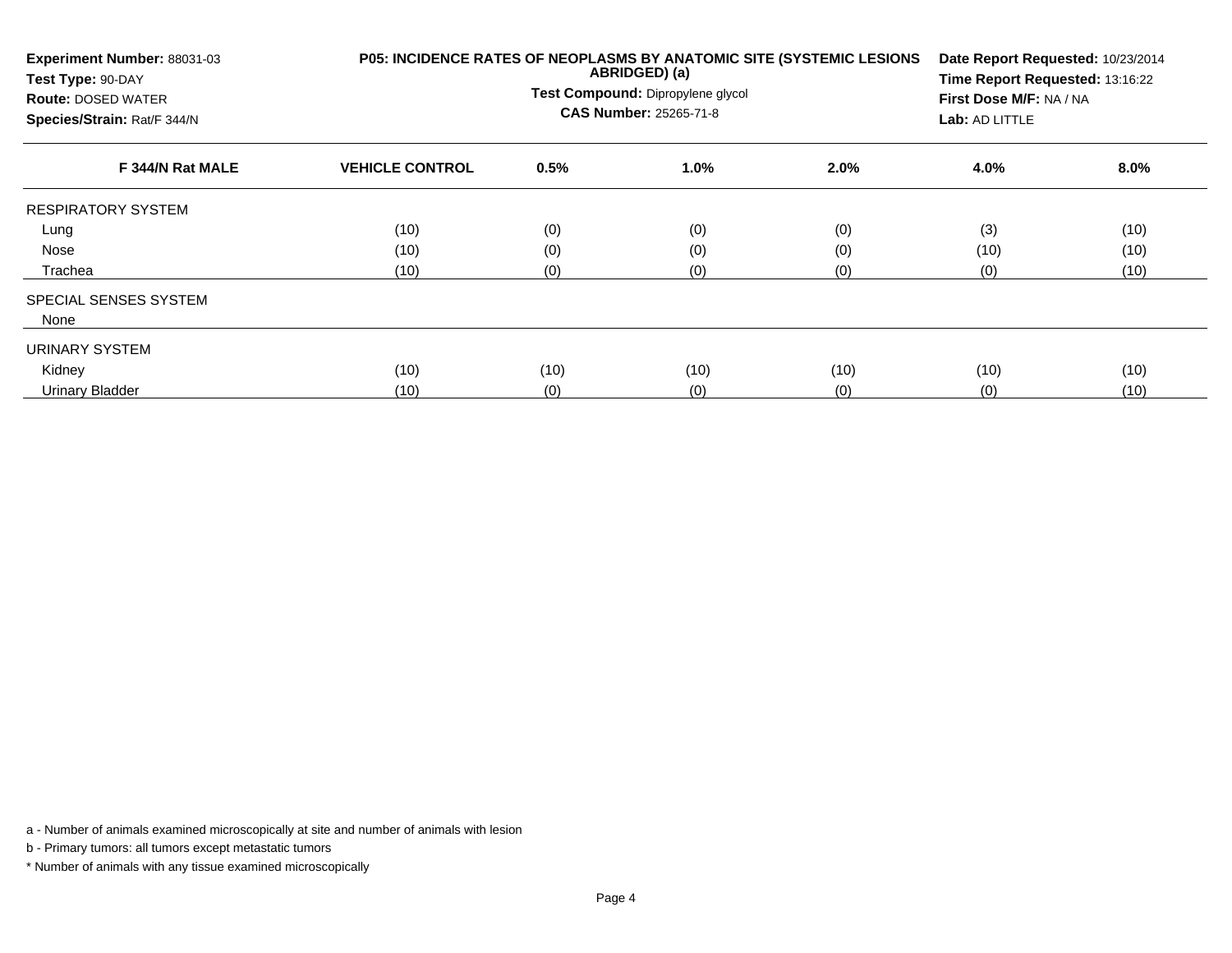| Experiment Number: 88031-03<br>Test Type: 90-DAY<br><b>Route: DOSED WATER</b><br>Species/Strain: Rat/F 344/N | P05: INCIDENCE RATES OF NEOPLASMS BY ANATOMIC SITE (SYSTEMIC LESIONS | Date Report Requested: 10/23/2014<br>Time Report Requested: 13:16:22<br>First Dose M/F: NA / NA<br>Lab: AD LITTLE |      |      |      |      |
|--------------------------------------------------------------------------------------------------------------|----------------------------------------------------------------------|-------------------------------------------------------------------------------------------------------------------|------|------|------|------|
| F 344/N Rat MALE                                                                                             | <b>VEHICLE CONTROL</b>                                               | 0.5%                                                                                                              | 1.0% | 2.0% | 4.0% | 8.0% |
| <b>Tumor Summary for MALE</b>                                                                                |                                                                      |                                                                                                                   |      |      |      |      |
| <b>Total Animals with Primary Neoplasms (b)</b><br><b>Total Primary Neoplasms</b>                            |                                                                      |                                                                                                                   |      |      |      |      |
| <b>Total Animals with Benign Neoplasms</b><br><b>Total Benign Neoplasms</b>                                  |                                                                      |                                                                                                                   |      |      |      |      |
| <b>Total Animals with Malignant Neoplasms</b><br><b>Total Malignant Neoplasms</b>                            |                                                                      |                                                                                                                   |      |      |      |      |
| <b>Total Animals with Metastatic Neoplasms</b><br><b>Total Metastatic Neoplasms</b>                          |                                                                      |                                                                                                                   |      |      |      |      |
| <b>Total Animals with Malignant Neoplasms</b><br><b>Uncertain Primary Site</b>                               |                                                                      |                                                                                                                   |      |      |      |      |
| Total Animals with Neoplasms Uncertain -<br><b>Benign or Malignant</b><br><b>Total Uncertain Neoplasms</b>   |                                                                      |                                                                                                                   |      |      |      |      |

\*\*\*END OF MALE DATA\*\*\*

a - Number of animals examined microscopically at site and number of animals with lesion

b - Primary tumors: all tumors except metastatic tumors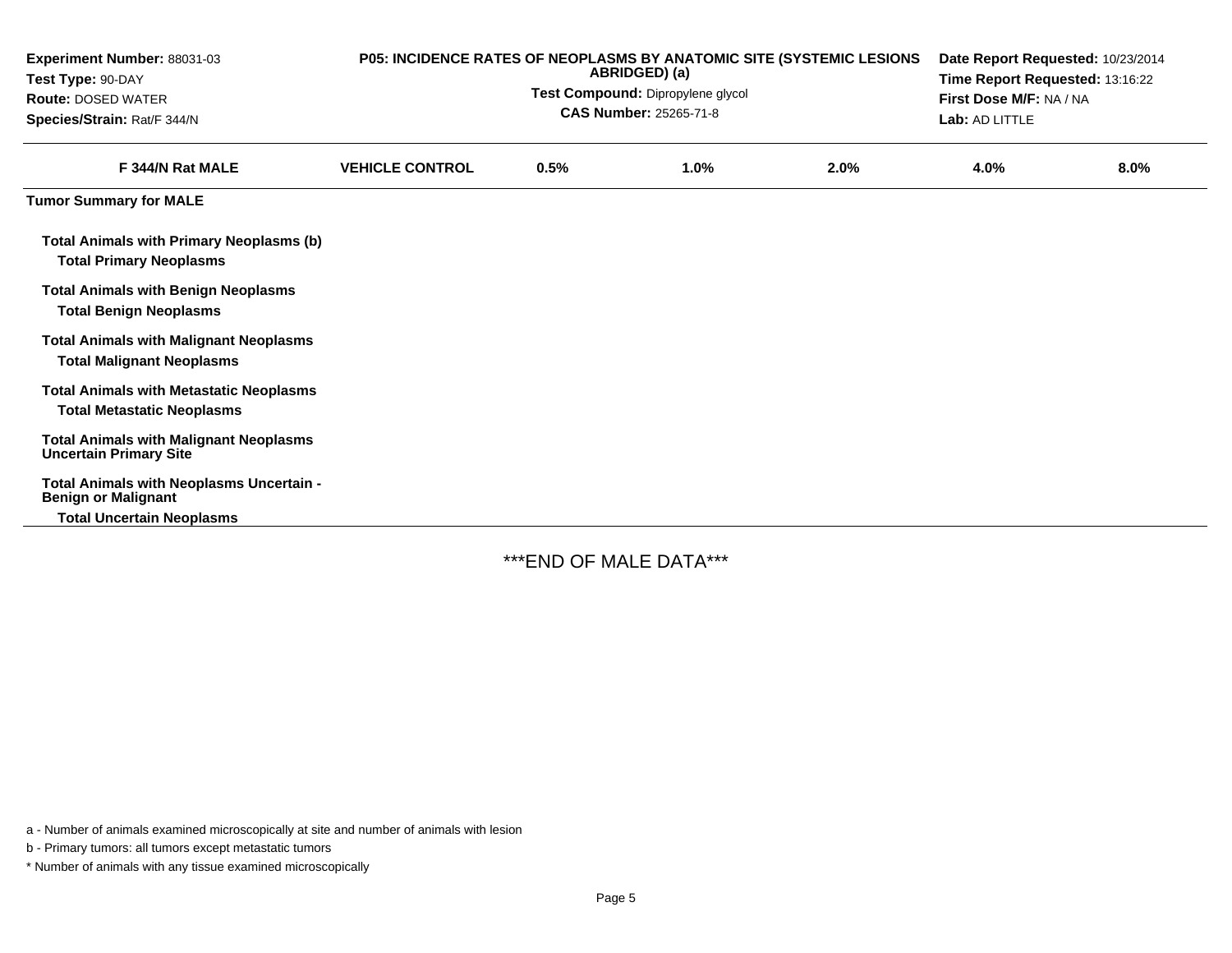| Experiment Number: 88031-03<br>Test Type: 90-DAY |                        |                                                                                                                                                                                              | ABRIDGED) (a) | P05: INCIDENCE RATES OF NEOPLASMS BY ANATOMIC SITE (SYSTEMIC LESIONS | Date Report Requested: 10/23/2014<br>Time Report Requested: 13:16:22 |      |  |
|--------------------------------------------------|------------------------|----------------------------------------------------------------------------------------------------------------------------------------------------------------------------------------------|---------------|----------------------------------------------------------------------|----------------------------------------------------------------------|------|--|
| <b>Route: DOSED WATER</b>                        |                        | First Dose M/F: NA / NA                                                                                                                                                                      |               |                                                                      |                                                                      |      |  |
| Species/Strain: Rat/F 344/N                      |                        | Test Compound: Dipropylene glycol<br><b>CAS Number: 25265-71-8</b><br>Lab: AD LITTLE<br>0.5%<br>1.0%<br>2.0%<br>4.0%<br>10<br>10<br>10<br>10<br>10<br>10<br>10<br>10<br>10<br>10<br>10<br>10 |               |                                                                      |                                                                      |      |  |
| F 344/N Rat FEMALE                               | <b>VEHICLE CONTROL</b> |                                                                                                                                                                                              |               |                                                                      |                                                                      | 8.0% |  |
| <b>Disposition Summary</b>                       |                        |                                                                                                                                                                                              |               |                                                                      |                                                                      |      |  |
| <b>Animals Initially In Study</b>                | 10                     |                                                                                                                                                                                              |               |                                                                      |                                                                      | 10   |  |
| <b>Early Deaths</b>                              |                        |                                                                                                                                                                                              |               |                                                                      |                                                                      |      |  |
| <b>Survivors</b>                                 |                        |                                                                                                                                                                                              |               |                                                                      |                                                                      |      |  |
| <b>Terminal Sacrifice</b>                        | 10                     |                                                                                                                                                                                              |               |                                                                      |                                                                      | 10   |  |
| <b>Animals Examined Microscopically</b>          | 10                     |                                                                                                                                                                                              |               |                                                                      |                                                                      | 10   |  |
| <b>ALIMENTARY SYSTEM</b>                         |                        |                                                                                                                                                                                              |               |                                                                      |                                                                      |      |  |
| Esophagus                                        | (10)                   | (0)                                                                                                                                                                                          | (0)           | (0)                                                                  | (0)                                                                  | (10) |  |
| Intestine Large, Cecum                           | (10)                   | (0)                                                                                                                                                                                          | (0)           | (0)                                                                  | (0)                                                                  | (10) |  |
| Intestine Large, Colon                           | (10)                   | (0)                                                                                                                                                                                          | (0)           | (0)                                                                  | (0)                                                                  | (10) |  |
| Intestine Large, Rectum                          | (10)                   | (0)                                                                                                                                                                                          | (0)           | (0)                                                                  | (0)                                                                  | (10) |  |
| Intestine Small, Duodenum                        | (10)                   | (0)                                                                                                                                                                                          | (0)           | (0)                                                                  | (0)                                                                  | (10) |  |
| Intestine Small, Ileum                           | (10)                   | (0)                                                                                                                                                                                          | (0)           | (0)                                                                  | (0)                                                                  | (10) |  |
| Intestine Small, Jejunum                         | (10)                   | (0)                                                                                                                                                                                          | (0)           | (0)                                                                  | (0)                                                                  | (10) |  |
| Liver                                            | (10)                   | (0)                                                                                                                                                                                          | (1)           | (3)                                                                  | (10)                                                                 | (10) |  |
| Pancreas                                         | (10)                   | (0)                                                                                                                                                                                          | (0)           | (0)                                                                  | (0)                                                                  | (10) |  |
| Salivary Glands                                  | (10)                   | (0)                                                                                                                                                                                          | (0)           | (0)                                                                  | (0)                                                                  | (10) |  |
| Stomach, Forestomach                             | (10)                   | (0)                                                                                                                                                                                          | (0)           | (0)                                                                  | (0)                                                                  | (10) |  |
| Stomach, Glandular                               | (10)                   | (0)                                                                                                                                                                                          | (0)           | (0)                                                                  | (0)                                                                  | (10) |  |
| CARDIOVASCULAR SYSTEM                            |                        |                                                                                                                                                                                              |               |                                                                      |                                                                      |      |  |
| <b>Blood Vessel</b>                              | (10)                   | (0)                                                                                                                                                                                          | (0)           | (0)                                                                  | (0)                                                                  | (9)  |  |
| Heart                                            | (10)                   | (0)                                                                                                                                                                                          | (0)           | (0)                                                                  | (0)                                                                  | (10) |  |
| <b>ENDOCRINE SYSTEM</b>                          |                        |                                                                                                                                                                                              |               |                                                                      |                                                                      |      |  |
| <b>Adrenal Cortex</b>                            | (10)                   | (10)                                                                                                                                                                                         | (10)          | (10)                                                                 | (10)                                                                 | (10) |  |
| Adrenal Medulla                                  | (10)                   | (0)                                                                                                                                                                                          | (0)           | (1)                                                                  | (0)                                                                  | (10) |  |
| Islets, Pancreatic                               | (10)                   | (0)                                                                                                                                                                                          | (0)           | (0)                                                                  | (0)                                                                  | (10) |  |

b - Primary tumors: all tumors except metastatic tumors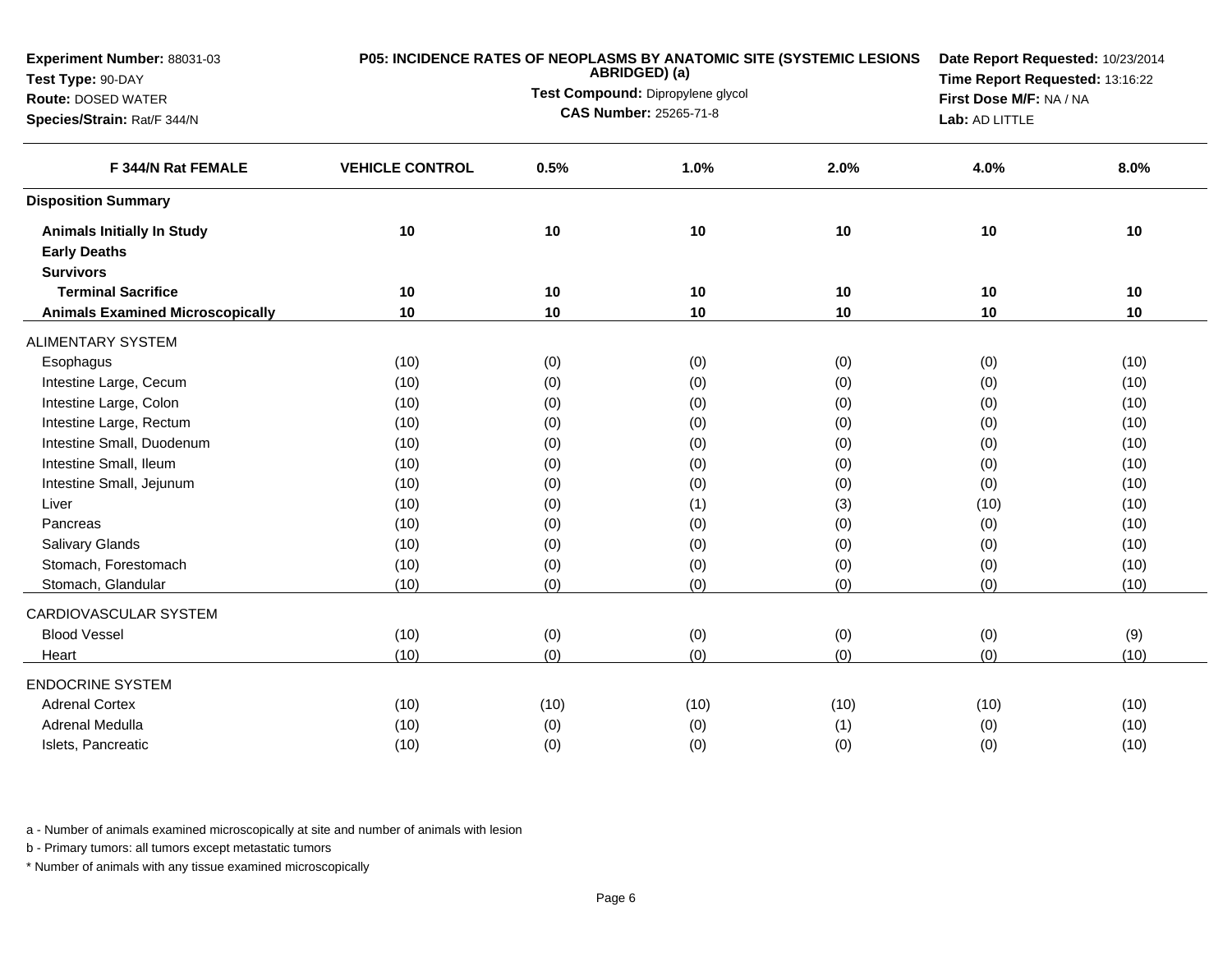| Experiment Number: 88031-03<br>Test Type: 90-DAY |                        |      | ABRIDGED) (a)                     | P05: INCIDENCE RATES OF NEOPLASMS BY ANATOMIC SITE (SYSTEMIC LESIONS | Date Report Requested: 10/23/2014<br>Time Report Requested: 13:16:22 |                                            |  |  |  |
|--------------------------------------------------|------------------------|------|-----------------------------------|----------------------------------------------------------------------|----------------------------------------------------------------------|--------------------------------------------|--|--|--|
| <b>Route: DOSED WATER</b>                        |                        |      | Test Compound: Dipropylene glycol |                                                                      | First Dose M/F: NA / NA                                              | 8.0%<br>(8)<br>(10)<br>(10)<br>(9)<br>(10) |  |  |  |
| Species/Strain: Rat/F 344/N                      |                        |      | CAS Number: 25265-71-8            | Lab: AD LITTLE                                                       |                                                                      |                                            |  |  |  |
| F 344/N Rat FEMALE                               | <b>VEHICLE CONTROL</b> | 0.5% | 1.0%                              | 2.0%                                                                 | 4.0%                                                                 |                                            |  |  |  |
| Parathyroid Gland                                | (8)                    | (0)  | (0)                               | (0)                                                                  | (0)                                                                  |                                            |  |  |  |
| <b>Pituitary Gland</b>                           | (10)                   | (0)  | (1)                               | (0)                                                                  | (0)                                                                  |                                            |  |  |  |
| <b>Thyroid Gland</b>                             | (10)                   | (0)  | (0)                               | (0)                                                                  | (0)                                                                  |                                            |  |  |  |
| <b>GENERAL BODY SYSTEM</b><br>None               |                        |      |                                   |                                                                      |                                                                      |                                            |  |  |  |
| <b>GENITAL SYSTEM</b>                            |                        |      |                                   |                                                                      |                                                                      |                                            |  |  |  |
| <b>Clitoral Gland</b>                            | (10)                   | (0)  | (0)                               | (0)                                                                  | (0)                                                                  |                                            |  |  |  |
| Ovary                                            | (10)                   | (0)  | (3)                               | (0)                                                                  | (1)                                                                  |                                            |  |  |  |
| Uterus                                           | (10)                   | (1)  | (1)                               | (3)                                                                  | (3)                                                                  | (10)                                       |  |  |  |
| <b>HEMATOPOIETIC SYSTEM</b>                      |                        |      |                                   |                                                                      |                                                                      |                                            |  |  |  |
| <b>Bone Marrow</b>                               | (10)                   | (0)  | (0)                               | (0)                                                                  | (0)                                                                  | (10)                                       |  |  |  |
| Lymph Node                                       | (1)                    | (0)  | (1)                               | (2)                                                                  | (1)                                                                  | (0)                                        |  |  |  |
| Lymph Node, Mandibular                           | (10)                   | (1)  | (1)                               | (2)                                                                  | (0)                                                                  | (10)                                       |  |  |  |
| Lymph Node, Mesenteric                           | (10)                   | (0)  | (0)                               | (0)                                                                  | (0)                                                                  | (10)                                       |  |  |  |
| Spleen                                           | (10)                   | (0)  | (0)                               | (0)                                                                  | (0)                                                                  | (10)                                       |  |  |  |
| Thymus                                           | (10)                   | (2)  | (1)                               | (0)                                                                  | (1)                                                                  | (10)                                       |  |  |  |
| <b>INTEGUMENTARY SYSTEM</b>                      |                        |      |                                   |                                                                      |                                                                      |                                            |  |  |  |
| <b>Mammary Gland</b>                             | (10)                   | (0)  | (0)                               | (0)                                                                  | (0)                                                                  | (10)                                       |  |  |  |
| Skin                                             | (10)                   | (1)  | (0)                               | (0)                                                                  | (0)                                                                  | (10)                                       |  |  |  |
| MUSCULOSKELETAL SYSTEM                           |                        |      |                                   |                                                                      |                                                                      |                                            |  |  |  |
| Bone                                             | (10)                   | (0)  | (0)                               | (0)                                                                  | (10)                                                                 | (10)                                       |  |  |  |
| NERVOUS SYSTEM                                   |                        |      |                                   |                                                                      |                                                                      |                                            |  |  |  |
| <b>Brain</b>                                     | (10)                   | (0)  | (0)                               | (0)                                                                  | (0)                                                                  | (10)                                       |  |  |  |
| <b>RESPIRATORY SYSTEM</b>                        |                        |      |                                   |                                                                      |                                                                      |                                            |  |  |  |
| Lung                                             | (10)                   | (0)  | (0)                               | (0)                                                                  | (0)                                                                  | (10)                                       |  |  |  |

b - Primary tumors: all tumors except metastatic tumors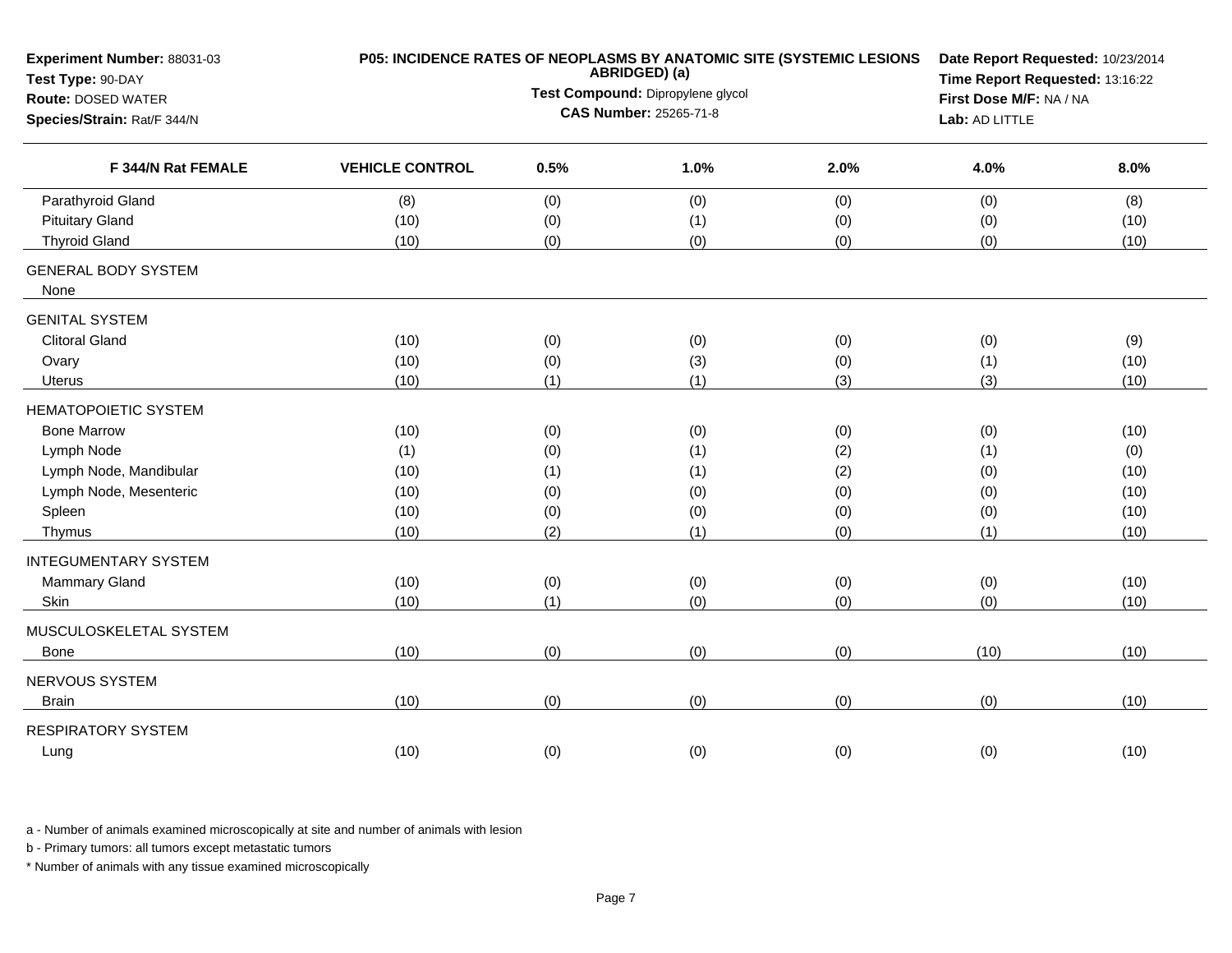| Experiment Number: 88031-03<br>Test Type: 90-DAY<br><b>Route: DOSED WATER</b><br>Species/Strain: Rat/F 344/N |                        |      | ABRIDGED) (a)<br>Test Compound: Dipropylene glycol<br>CAS Number: 25265-71-8 | <b>P05: INCIDENCE RATES OF NEOPLASMS BY ANATOMIC SITE (SYSTEMIC LESIONS)</b> | Date Report Requested: 10/23/2014<br>Time Report Requested: 13:16:22<br>First Dose M/F: NA / NA<br>Lab: AD LITTLE |      |  |  |
|--------------------------------------------------------------------------------------------------------------|------------------------|------|------------------------------------------------------------------------------|------------------------------------------------------------------------------|-------------------------------------------------------------------------------------------------------------------|------|--|--|
| F 344/N Rat FEMALE                                                                                           | <b>VEHICLE CONTROL</b> | 0.5% | 1.0%                                                                         | 2.0%                                                                         | 4.0%                                                                                                              | 8.0% |  |  |
| Nose                                                                                                         | (10)                   | (0)  | (0)                                                                          | (0)                                                                          | (10)                                                                                                              | (10) |  |  |
| Trachea                                                                                                      | (10)                   | (0)  | (0)                                                                          | (0)                                                                          | (0)                                                                                                               | (10) |  |  |
| <b>SPECIAL SENSES SYSTEM</b><br>None                                                                         |                        |      |                                                                              |                                                                              |                                                                                                                   |      |  |  |
| URINARY SYSTEM                                                                                               |                        |      |                                                                              |                                                                              |                                                                                                                   |      |  |  |
| Kidney                                                                                                       | (10)                   | (10) | (10)                                                                         | (10)                                                                         | (10)                                                                                                              | (10) |  |  |
| Urinary Bladder                                                                                              | (10)                   | (0)  | (0)                                                                          | (0)                                                                          | (0)                                                                                                               | (10) |  |  |

b - Primary tumors: all tumors except metastatic tumors